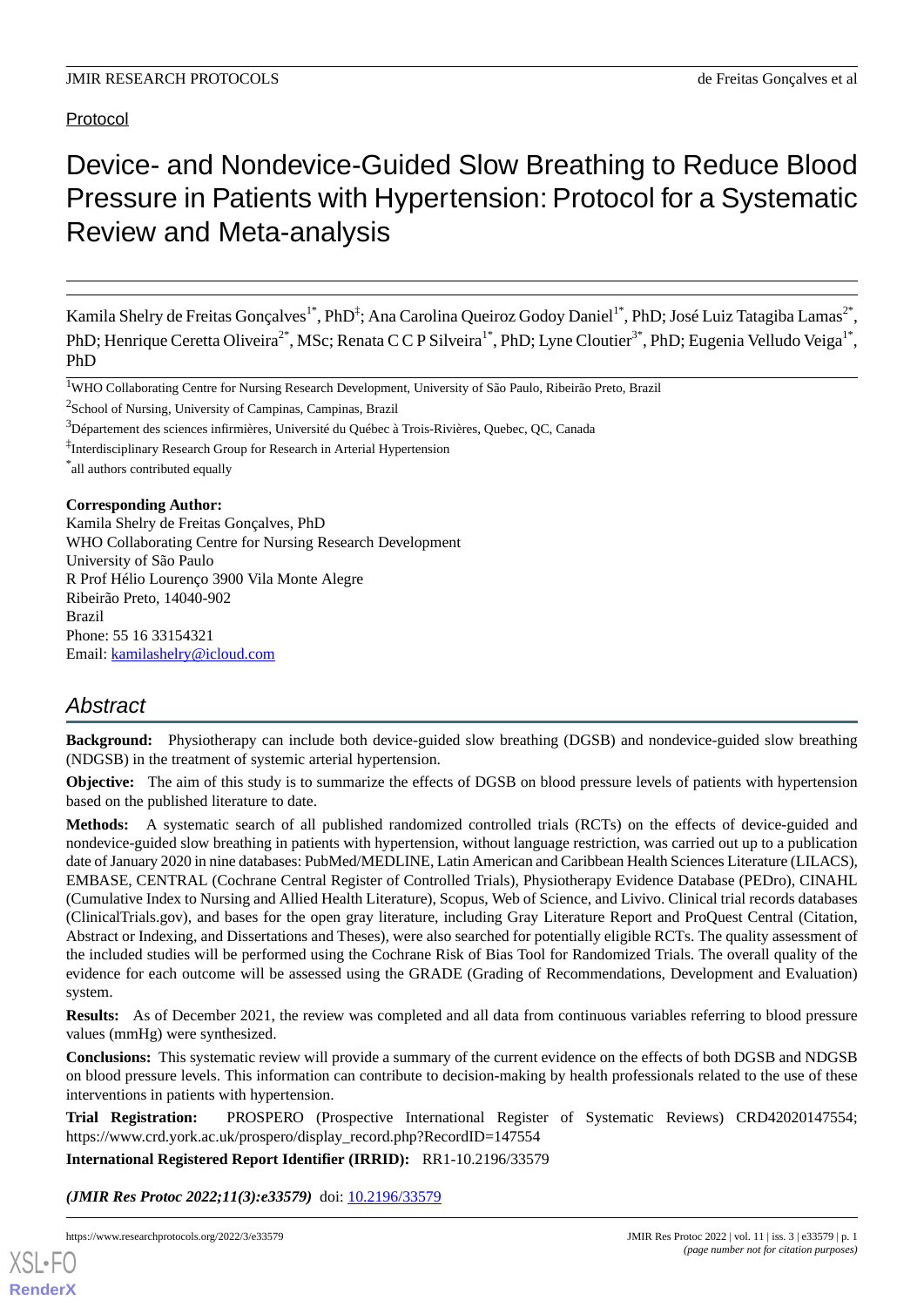### **KEYWORDS**

hypertension; breathing exercises; device-guided breathing; respirate; systematic review; physical therapy; blood pressure; clinical decision making; health care professional; physiotherapy

### *Introduction*

Hypertension is a multifactorial chronic disease, and is the main risk factor for the development of cardiovascular diseases and chronic kidney disease. Hypertension affects 32% of adults and more than 60% of the elderly, being responsible for half of the deaths from cardiovascular disease (CVD) in Brazil [\[1](#page-4-0)]. In addition, the complications of hypertension can lead to decreased work productivity and family income [[1,](#page-4-0)[2](#page-4-1)]. In high-income countries such as Canada, the hypertension prevalence has declined; in middle-income countries such as those of Latin America, Asia, the Middle East, and North Africa, detection and treatment hypertension have enhanced, whereas low detection and treatment rates persist in the poorest nations such as those of sub-Saharan Africa and Oceania [\[1](#page-4-0),[3](#page-4-2)[,4](#page-4-3)].

Considering the high prevalence rates, the treatment of hypertension is necessary, not only to reduce blood pressure levels but also to prevent the development of CVD, cerebrovascular diseases, and kidney diseases. This treatment can be medication, which will be determined according to the blood pressure values obtained either in medical consultations or at home; cardiovascular risk factors; and the presence of target organ damage identified during anamnesis. Nonpharmacological treatment has also been shown to be effective in reducing blood pressure levels in patients with hypertension [\[1](#page-4-0)-[4\]](#page-4-3), including body weight control, the establishment of healthy eating habits (specifically reducing salt consumption), alcohol consumption control, smoking cessation, stress control, aerobic and isometric physical exercises, and slow breathing with or without device guide [[1-](#page-4-0)[4\]](#page-4-3).

The physiotherapy prescription for the treatment of hypertension may include both exercise and device-guided slow breathing (DGSB) or nondevice-guided slow breathing (NDGSB). These breathing exercises consist of slow and deep breathing with 6 to 10 breaths per minute, and can be performed with or without a guiding device. Isometric exercises have been shown to be effective in reducing blood pressure levels, along with aerobic and dynamic exercises [\[4](#page-4-3)-[6](#page-4-4)]. However, the application of DGSB remains controversial. Since DGSB activates cardiac and pulmonary stretching receptors, decreases sympathetic activity, and increases parasympathetic activity and vagal tone, thus changing the heart rate and blood pressure, it would be clinically sound to consider that it would reduce blood pressure levels. With blood pressure reduction, there is an increase in baroreflex sensitivity, which promotes improvements in the autonomic balance of patients with hypertension [[7\]](#page-4-5).

The American Heart Association reported that there is no strong evidence on the effectiveness of DGSB, whereas the 8th Brazilian Hypertension Guidelines reported a IIa degree of recommendation, level of evidence A  $[1,4]$  $[1,4]$  $[1,4]$  $[1,4]$ . A review  $[8]$  $[8]$ indicated that there is currently insufficient evidence of data to recommend the routine use of DGSB in patients with hypertension, even though this device has been cleared by the

[XSL](http://www.w3.org/Style/XSL)•FO **[RenderX](http://www.renderx.com/)**

US Food and Drug Administration and the UK National Health Service. In their review, Cernes et al [\[9](#page-4-7)] stated that DGSB, as long as it is monitored by a health professional, can be recommended for patients with hypertension who cannot obtain full control of their blood pressure with drug treatment or cannot tolerate the side effects of treatment. Barros et al [\[10](#page-4-8)] performed a controlled clinical study with 15 individuals in the control group and 17 in the experimental group, who practiced DGSB for 15 to 20 minutes a day, with 6 to 10 breaths per minute, and concluded that DGSB, in the long term, did not reduce blood pressure values, catecholamine levels, or muscle sympathetic nerve activity in patients with hypertension. However, the use of DGSB was indicated in the 7th Brazilian Hypertension Guidelines [[11\]](#page-4-9).

Recommendations for the use of DGSB or NDGSB in clinical practice should be guided by a systematic, high-quality literature review. Recently, Chaddha et al [\[12](#page-4-10)] published a review that fulfills this requirement, which compared DGSB to NDGSB (*pranayama*) for 4 weeks in patients with prehypertension and hypertension. The review included 17 studies, with systolic blood pressure reported in 1017 subjects and diastolic blood pressure reported in 964 subjects. Although interesting, this review did not specifically include patients with hypertension and exclusively compared DGSB to *pranayama*. Therefore, a systematic review of the antihypertensive effects of DGSB or NDGSB applied by physical therapists is necessary to provide the best evidence available to clinical physical therapists and patients with hypertension. In addition, it is also important to summarize the evidence on the effectiveness of DGSB or NDGSB compared to usual care.

Accordingly, the aim of this systematic review and meta-analysis is to summarize the effects of DGSB on blood pressure levels of patients with hypertension compared with control conditions (such as minimal intervention, usual care, placebo, and no treatment), other interventions (NDGSB), and when used as an adjunct to other treatments (medication). Thus, the research question for this systematic review of randomized controlled trials (RCTs) is: What are the effects of the prolonged use of device-guided or nondevice-guided slow breathing compared to usual care on the blood pressure values of patients with hypertension?

### *Methods*

### **Study Design**

The design of this systematic review is inspired by the recommendations of the Cochrane Handbook of Systematic Reviews [\[13](#page-4-11)] and the PRISMA (Preferred Reporting Items for Systematic Review and Meta-Analysis) guidelines [\[14](#page-4-12)].

The articles were selected based on inclusion criteria according to the type of study, participants, and intervention.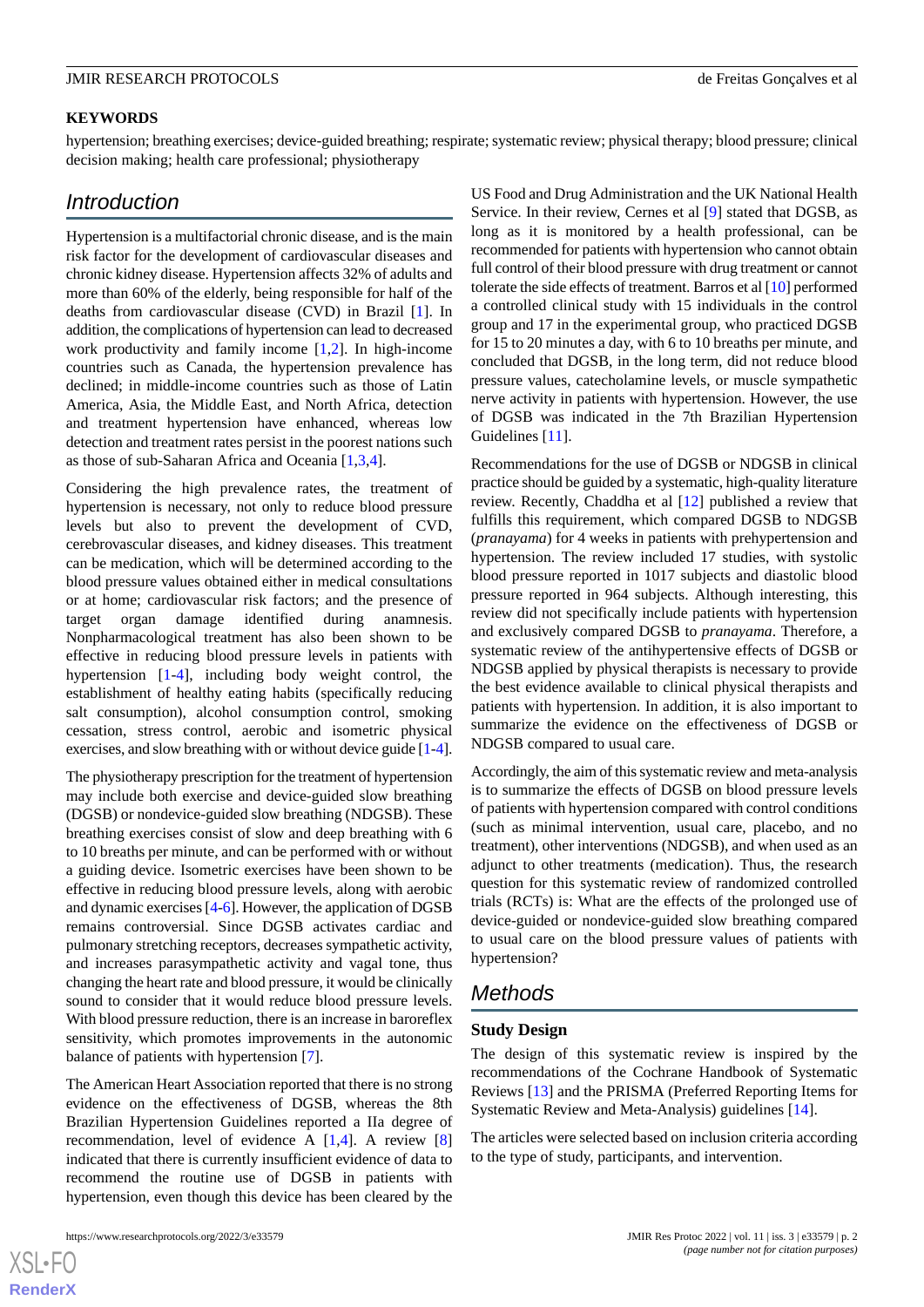### **Inclusion Criteria**

### *Types of Studies*

RCTs published up to January 2020 were included in this systematic review, without language or year of publication restrictions.

### *Types of Participants*

Studies including patients with hypertension, with or without comorbidity, who were over 18 years old, of both sexes, and with or without antihypertensive medication treatment were included for review.

### *Types of Interventions*

Interventions considered had to involve DGSB and NDGSB compared to control conditions (such as minimal intervention, usual care, placebo, and no treatment) and interventions as an adjunct to other treatments (medication). Any dosage of device-guided breathing treatment was accepted. Regarding the follow-up time, studies with a duration of a minimum of 8 weeks were considered.

### **Exclusion Criteria**

RCTs that also used other interventions along with DGSB/NDGSB, such as physical activity (aerobic exercises, Tai Chi, resistance training, and isometric exercises); salt reduction and salt substitution; stress control (meditation, Qigong, yoga, progressive muscle and reduction programs for attention-based stress disorders); dietary interventions, including a dietary approach to stop hypertension, low-carbohydrate diet, Mediterranean diet, high-protein diet, low-fat diet, vegetarian diet, paleolithic diet, and low index glycemic/load; and lifestyle interventions (comprehensive lifestyle modification, smoking cessation, alcohol restriction, sleep, home heating, and weight loss) were excluded since it was not possible to identify the specific effect of DGSB/NDGSB in such studies.

### <span id="page-2-0"></span>**Textbox 1.** Search strategy in the PubMed/MEDLINE database.

### **Outcome Measures**

The primary outcome was the systolic blood pressure and diastolic blood pressure values (measured at home, in the office, or by ambulatory blood pressure monitoring), expressed in mmHg, measured after the interventions, as well as their variations. The secondary outcome was a reduction in the quantity/dosage of drugs administered to control hypertension, if relevant.

### **Identification and Selection of Studies**

A systematic search of all published RCTs on the effects of device and nondevice-guided slow breathing in patients with hypertension, without language restriction, was carried out until January 2020 in nine databases: Pubmed/MEDLINE, Latin American and Caribbean Health Sciences Literature (LILACS), EMBASE, CENTRAL (Cochrane Central Register of Controlled Trials), Physiotherapy Evidence Database (PEDro), CINAHL (Cumulative Index to Nursing and Allied Health Literature), Scopus, Web of Science, and Livivo. Clinical trial record databases (ClinicalTrials.gov), and sites for the open grey literature, such as Gray Literature Report and ProQuest Central (Citation, Abstract or Indexing, and Dissertations and Theses), were also searched. Completed and ongoing RCTs were searched up to January 2020 and, when possible, only peer-review papers were included, because the grey literature was also searched.

### **Search Strategy**

An example of the search strategy used in PubMed/MEDLINE is shown in [Textbox 1](#page-2-0).

Two reviewers independently analyzed all titles and abstracts retrieved with the search. When there was agreement on a particular record, the full text was analyzed by both reviewers, according to the eligibility criteria. In the presence of disagreement between the reviewers, a third reviewer was convened. When additional information was needed, the authors of the potentially eligible studies were contacted.

Hypertension [Mesh: NoExp], hypertensi\*, high blood pressure, high blood pressures, blood pressure [Mesh], blood pressure, arterial pressures, arterial tension, arterial tensions, Arterial Pressure [Mesh], Arterial pressure, arterial blood pressure, arterial blood pressures, elevated blood pressure, acute hypertension, arterial hypertension, cardiovascular hypertension, controlled hypertension, hypertensive disease, systemic hypertension, increased blood pressure, artery blood pressure, artery pressure, systemic arterial pressure, systemic artery pressure, Hypertension [Mesh: NoExp] OR hypertensi\* OR high blood pressure OR high blood pressures OR blood pressure [Mesh] OR blood pressure OR arterial pressures OR arterial tension OR arterial tensions OR Arterial Pressure [Mesh] OR Arterial pressure OR arterial blood pressure OR arterial blood pressures OR elevated blood pressure OR acute hypertension OR arterial hypertension OR cardiovascular hypertension OR controlled hypertension OR hypertensive disease OR systemic hypertension OR increased blood pressure OR artery blood pressure OR artery pressure OR systemic arterial pressure OR systemic artery pressure, Breathing Exercises [Mesh: NoExp], breathing exercises, respiratory muscle training, device-guided breathing, loaded breathing, slow breathing exercises, paced breathing, controlled breathing, breathing exercise, breathing therapy, chest physical therapy, chest physiotherapy, respiration exercise, respiration therapy, respiratory exercise, respiratory physiotherapy, deep inspiration, deep respiration, deep breathing, Breathing Exercises [Mesh: NoExp] OR breathing exercises OR respiratory muscle training OR device-guided breathing OR loaded breathing OR slow breathing exercises OR paced breathing OR controlled breathing OR breathing exercise OR breathing therapy OR chest physical therapy OR chest physiotherapy OR respiration exercise OR respiration therapy OR respiratory exercise OR respiratory physiotherapy OR deep inspiration OR deep respiration OR deep breathing OR deep respiration OR deep breathing, Hypertension [Mesh: NoExp] OR hypertensi\* OR high blood pressure OR high blood pressures OR blood pressure [Mesh] OR blood pressure OR arterial pressures OR arterial tension OR arterial tensions OR Arterial Pressure [Mesh] OR Arterial pressure OR arterial blood pressure OR arterial blood pressures OR elevated blood pressure OR acute hypertension OR arterial hypertension OR cardiovascular hypertension OR controlled hypertension OR hypertensive disease OR systemic hypertension OR increased blood pressure OR artery blood pressure OR artery pressure OR systemic arterial pressure OR systemic artery pressure AND Breathing Exercises [Mesh: NoExp] OR breathing exercises OR respiratory muscle training OR device-guided breathing OR loaded breathing OR slow breathing exercises OR paced breathing OR controlled breathing OR breathing exercise OR breathing therapy OR chest physical therapy OR chest physiotherapy OR respiration exercise OR respiration therapy OR respiratory exercise OR respiratory physiotherapy OR deep inspiration OR deep respiration OR deep breathing OR deep respiration OR deep breathing

 $XS$  $\cdot$ FC **[RenderX](http://www.renderx.com/)**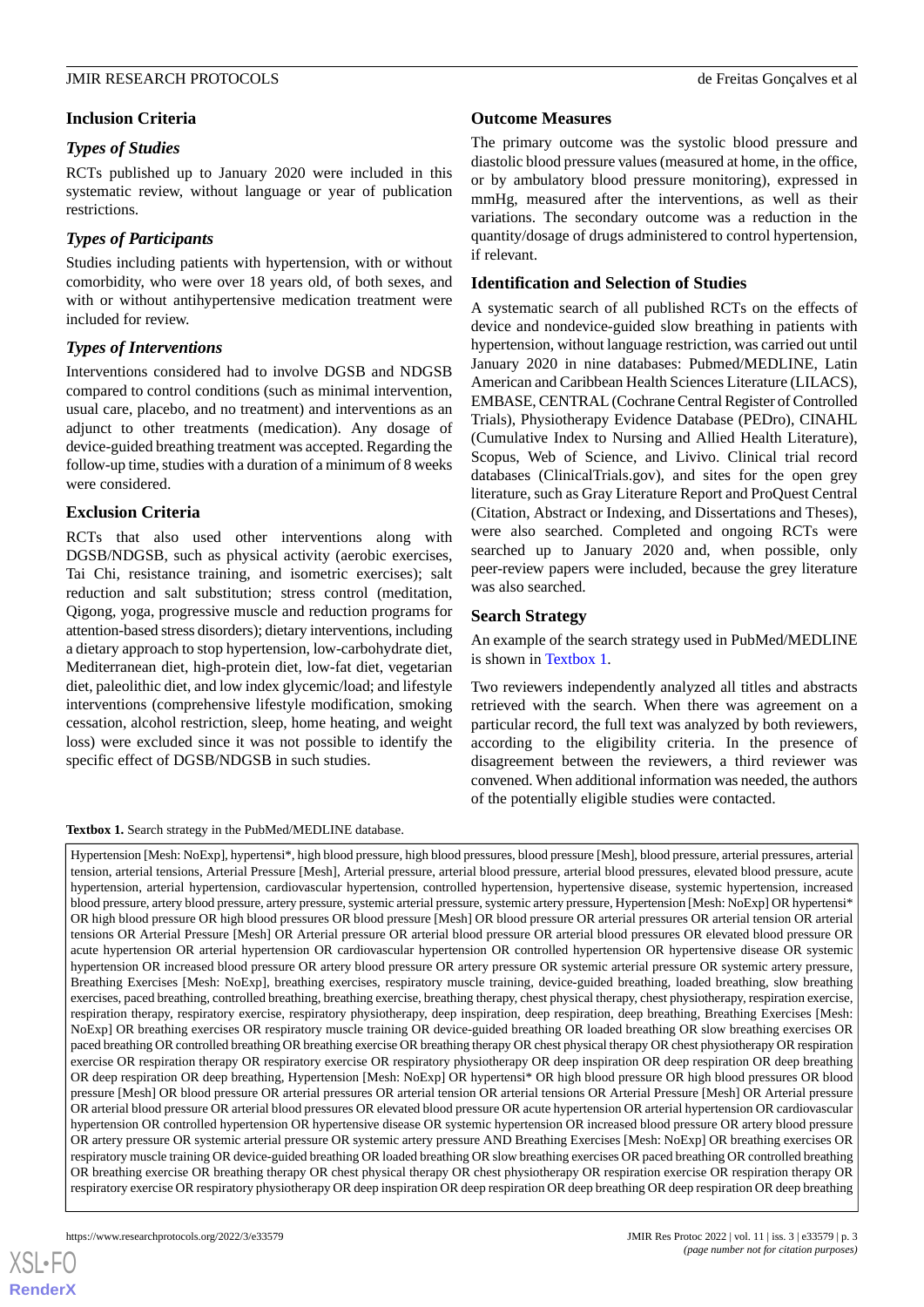Two reviewers independently extracted the following data from the included trials: author, publication date, country of publication, study type, sample size, participant characteristics (age, gender), use or not of antihypertensive medications, presence of comorbidities, categories of blood pressure, details of intervention (type of device used in the DGSB, whether DGSB was performed with or without load, how the NDGSB was performed, breaths per minute for DGSB and NDGSB, time of use of the device per day and for how many months), details for blood pressure measurement (device used, type of measurement [home or office], and protocol used for measurement, including preparation), and outcome measures (systolic and diastolic blood pressure). A third reviewer was called in case of disagreement. When necessary, the authors of RCTs included were contacted to provide additional information.

### **Assessment of Study Characteristics**

The quality assessment of the included studies was conducted using the Cochrane Risk of Bias Tool for Randomized Trials (RoB2) [\[15\]](#page-4-13), which includes a randomization process, deviations from the intended interventions, conflicting result data, result measurement, selection of the reported result, and general biases. The same two reviewers performed an independent assessment. Disagreements between reviewers were resolved by discussion and, if necessary, the opinion of a third reviewer was requested. The same two reviewers performed data extraction, using standardized forms regarding the methodological characteristics of the studies, interventions, and results. Disagreements were again resolved by discussion and, if necessary, the opinion of a third reviewer was requested.

#### **Data Analysis**

All data from continuous variables referring to blood pressure values (mmHg) will be synthesized according to the mean difference and respective 95% CIs. Standard deviations were also extracted from the studies for analysis.

The effects of interventions on blood pressure values will be analyzed separately. The data will be evaluated according to the type of intervention (DGSB or NDGSB); however, only studies lasting at least 8 weeks will be considered for meta-analysis (results evaluated after 8 weeks of randomization). Results where there was an intention-to-treat analysis will be used whenever possible.

The presence of statistical heterogeneity between RCTs will be assessed using the  $I^2$  statistic. The quality of the evidence will be considered inconsistent if considerable heterogeneity between the groups  $(I^2 > 50\%)$  is observed. When sufficient evidence is available, a funnel graph will be used to investigate possible publication bias**.**

### **Data Synthesis**

The overall quality of the evidence for each outcome will be assessed using the GRADE (Grading of Recommendations, Development and Evaluation) [[16\]](#page-4-14) system, regardless of whether or not the information is sufficient to summarize the data in a quantitative analysis. The following five factors will be considered when classifying the quality of the evidence: risk of bias (>25% of the RCTs included in the comparison are

classified as having a high risk of bias), inconsistency  $(I^2 > 50\%)$ , indirectness (>50% of participants were not related to the target audience trial), imprecision (<400 participants in the comparison for continuous outcomes), and publication bias (assessed using a funnel plot when >10 trials are in the same comparison). For each factor not met, the quality of the evidence is reduced by one level (from high to moderate, low, or very low). Single trial comparisons (<400 participants for continuous results) were found to be inconsistent and inaccurate, providing "low quality evidence," which could be downgraded to "very low quality evidence" if limitations are identified in relation to the risk of bias [[16\]](#page-4-14).

The quality of the evidence will be categorized as follows: the evidence is of high quality if the results are consistent in  $\geq 75\%$ of the participants, with a low risk of bias, without publication bias, and with consistent direct and accurate data; further research is unlikely to alter the estimate or confidence in such results. The evidence will be considered to be of moderate quality when one of the five classification factors above is met; further research can alter the estimated effect and impact confidence in the effect in this case. The evidence will be considered to be of poor quality when two of the five classification factors are not met. In this situation, future research is likely to alter the estimated effect and have a significant impact on confidence in the effect. The evidence will be considered to be of very low quality when three of the five classification factors are not met, as any estimate of effect is uncertain in this case [[16\]](#page-4-14).

### *Results*

As of December 2021, the review is complete and all data from continuous variables referring to blood pressure values (in mmHg) have been synthesized.

### *Discussion*

This systematic review aims to provide the best available evidence on the effectiveness of DGSB or NDGSB in patients with hypertension, as well as whether DGSB/NDGSB allows for a reduction in the amount/dosage of antihypertensive medication administration. All recommendations in the Cochrane Manual of Systematic Reviews will be followed to ensure that the review is of high quality. It is believed that the results of this systematic review will be important because both DGSB and NDGSB are accessible and can be performed even at home, as long as the use is prescribed and guided by a physical therapist.

In addition, this review is the first to assess NDGSB unrelated to the effect of *pranayama* on the blood pressure of patients with hypertension, since this type of intervention is routinely used in a physiotherapist's clinical practice, following a completely different method from that adopted in yoga. Therefore, this evidence will inform health care professionals and patients about the potential benefits of this intervention. This review may also identify gaps in the literature that can be addressed in future studies.

```
XS • FO
RenderX
```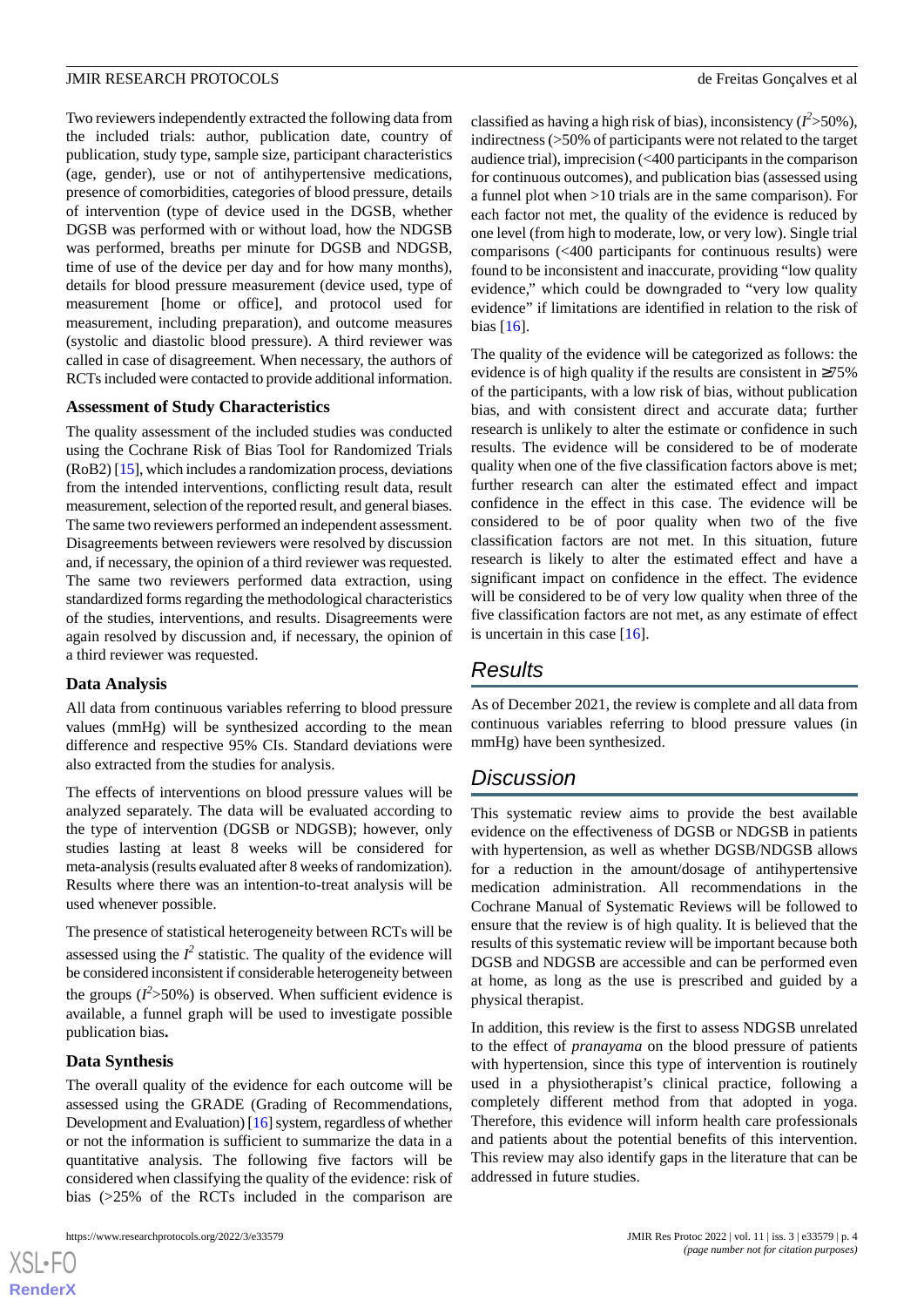### **Authors' Contributions**

KSFG, EVV, and RCCPS developed the research question and methods. KSFG wrote the first draft of the manuscript. KSFG, ACQGD, EVV, JLTL, RCCPS, and LC contributed to the development of the methods and search strategies. All authors contributed to the drafting of the review protocol and approved the final manuscript.

### **Conflicts of Interest**

None declared.

### <span id="page-4-0"></span>**References**

- <span id="page-4-1"></span>1. Barroso W, Rodrigues C, Bortolotto L, Mota-Gomes MA, Brandão AA, de Magalhães FAD, et al. Brazilian Guidelines of Hypertension - 2020. Arq Bras Cardiol 2021 Mar;116(3):516-658 [\[FREE Full text](https://www.scielo.br/scielo.php?script=sci_arttext&pid=S0066-782X2021000400516&lng=en&nrm=iso&tlng=en)] [doi: [10.36660/abc.20201238\]](http://dx.doi.org/10.36660/abc.20201238) [Medline: [33909761](http://www.ncbi.nlm.nih.gov/entrez/query.fcgi?cmd=Retrieve&db=PubMed&list_uids=33909761&dopt=Abstract)]
- <span id="page-4-2"></span>2. Rabi D, McBrien K, Sapir-Pichhadze R, Nakhla M, Ahmed SB, Dumanski SM, et al. Hypertension Canada's 2020 Comprehensive Guidelines for the Prevention, Diagnosis, Risk Assessment, and Treatment of Hypertension in Adults and Children. Can J Cardiol 2020 May;36(5):596-624. [doi: [10.1016/j.cjca.2020.02.086\]](http://dx.doi.org/10.1016/j.cjca.2020.02.086) [Medline: [32389335\]](http://www.ncbi.nlm.nih.gov/entrez/query.fcgi?cmd=Retrieve&db=PubMed&list_uids=32389335&dopt=Abstract)
- <span id="page-4-3"></span>3. NCD Risk Factor Collaboration (NCD-RisC). Worldwide trends in hypertension prevalence and progress in treatment and control from 1990 to 2019: a pooled analysis of 1201 population-representative studies with 104 million participants. Lancet 2021 Sep 11;398(10304):957-980 [[FREE Full text](https://linkinghub.elsevier.com/retrieve/pii/S0140-6736(21)01330-1)] [doi: [10.1016/S0140-6736\(21\)01330-1\]](http://dx.doi.org/10.1016/S0140-6736(21)01330-1) [Medline: [34450083\]](http://www.ncbi.nlm.nih.gov/entrez/query.fcgi?cmd=Retrieve&db=PubMed&list_uids=34450083&dopt=Abstract)
- 4. Whelton P, Carey R, Aronow W, Casey DE, Collins KJ, Dennison Himmelfarb C, et al. 2017 ACC/AHA/AAPA/ABC/ACPM/AGS/APhA/ASH/ASPC/NMA/PCNA Guideline for the Prevention, Detection, Evaluation, and Management of High Blood Pressure in Adults: A Report of the American College of Cardiology/American Heart Association Task Force on Clinical Practice Guidelines. Hypertension 2018 Jun;71(6):e13-e115 [\[FREE Full text\]](https://www.ahajournals.org/doi/abs/10.1161/HYP.0000000000000065?url_ver=Z39.88-2003&rfr_id=ori:rid:crossref.org&rfr_dat=cr_pub%3dpubmed) [doi: [10.1161/HYP.0000000000000065](http://dx.doi.org/10.1161/HYP.0000000000000065)] [Medline: [29133356\]](http://www.ncbi.nlm.nih.gov/entrez/query.fcgi?cmd=Retrieve&db=PubMed&list_uids=29133356&dopt=Abstract)
- <span id="page-4-4"></span>5. Hansen D, Dendale P, Coninx K, Vanhees L, Piepoli MF, Niebauer J, et al. The European Association of Preventive Cardiology Exercise Prescription in Everyday Practice and Rehabilitative Training (EXPERT) tool: a digital training and decision support system for optimized exercise prescription in cardiovascular disease. Concept, definitions and construction methodology. Eur J Prev Cardiol 2017 Jul;24(10):1017-1031. [doi: [10.1177/2047487317702042\]](http://dx.doi.org/10.1177/2047487317702042) [Medline: [28420250](http://www.ncbi.nlm.nih.gov/entrez/query.fcgi?cmd=Retrieve&db=PubMed&list_uids=28420250&dopt=Abstract)]
- <span id="page-4-5"></span>6. Pescatello L, MacDonald H, Ash G, Lamberti LM, Farquhar WB, Arena R, et al. Assessing the existing professional exercise recommendations for hypertension: a review and recommendations for future research priorities. Mayo Clin Proc 2015 Jun;90(6):801-812. [doi: [10.1016/j.mayocp.2015.04.008](http://dx.doi.org/10.1016/j.mayocp.2015.04.008)] [Medline: [26046413\]](http://www.ncbi.nlm.nih.gov/entrez/query.fcgi?cmd=Retrieve&db=PubMed&list_uids=26046413&dopt=Abstract)
- <span id="page-4-7"></span><span id="page-4-6"></span>7. Schein M, Gavish B, Herz M, Rosner-Kahana D, Naveh P, Knishkowy B, et al. Treating hypertension with a device that slows and regularises breathing: a randomised, double-blind controlled study. J Hum Hypertens 2001 Apr;15(4):271-278. [doi: [10.1038/sj.jhh.1001148\]](http://dx.doi.org/10.1038/sj.jhh.1001148) [Medline: [11319676](http://www.ncbi.nlm.nih.gov/entrez/query.fcgi?cmd=Retrieve&db=PubMed&list_uids=11319676&dopt=Abstract)]
- <span id="page-4-8"></span>8. Mahtani K, Beinortas T, Bauza K, Nunan D. Device-guided breathing for hypertension: a summary evidence review. Curr Hypertens Rep 2016 Apr;18(4):33. [doi: [10.1007/s11906-016-0631-z\]](http://dx.doi.org/10.1007/s11906-016-0631-z) [Medline: [27059041\]](http://www.ncbi.nlm.nih.gov/entrez/query.fcgi?cmd=Retrieve&db=PubMed&list_uids=27059041&dopt=Abstract)
- <span id="page-4-9"></span>9. Cernes R, Zimlichman R. Role of paced breathing for treatment of hypertension. Curr Hypertens Rep 2017 Jun;19(6):45. [doi: [10.1007/s11906-017-0742-1](http://dx.doi.org/10.1007/s11906-017-0742-1)] [Medline: [28470470\]](http://www.ncbi.nlm.nih.gov/entrez/query.fcgi?cmd=Retrieve&db=PubMed&list_uids=28470470&dopt=Abstract)
- <span id="page-4-10"></span>10. de Barros S, da Silva GV, de Gusmão JL, de Araújo TG, de Souza DR, Cardoso CG, et al. Effects of long term device-guided slow breathing on sympathetic nervous activity in hypertensive patients: a randomized open-label clinical trial. Blood Press 2017 Dec;26(6):359-365. [doi: [10.1080/08037051.2017.1357109](http://dx.doi.org/10.1080/08037051.2017.1357109)] [Medline: [28724309](http://www.ncbi.nlm.nih.gov/entrez/query.fcgi?cmd=Retrieve&db=PubMed&list_uids=28724309&dopt=Abstract)]
- <span id="page-4-11"></span>11. Malachias MVB. 7th Brazilian Guideline of Arterial Hypertension: Presentation. Arq Bras Cardiol 2016 Sep;107(Suppl 3) [[FREE Full text](https://www.scielo.br/scielo.php?script=sci_arttext&pid=S0066-782X2016004800001&lng=en&nrm=iso&tlng=en)] [doi: [10.5935/abc.20160140](http://dx.doi.org/10.5935/abc.20160140)] [Medline: [27819379\]](http://www.ncbi.nlm.nih.gov/entrez/query.fcgi?cmd=Retrieve&db=PubMed&list_uids=27819379&dopt=Abstract)
- <span id="page-4-12"></span>12. Chaddha A, Modaff D, Hooper-Lane C, Feldstein D. Device and non-device-guided slow breathing to reduce blood pressure: a systematic review and meta-analysis. Complement Ther Med 2019 Aug;45:179-184. [doi: [10.1016/j.ctim.2019.03.005](http://dx.doi.org/10.1016/j.ctim.2019.03.005)] [Medline: [31331557](http://www.ncbi.nlm.nih.gov/entrez/query.fcgi?cmd=Retrieve&db=PubMed&list_uids=31331557&dopt=Abstract)]
- <span id="page-4-13"></span>13. Higgins J, Thomas J, Chandler J, Cumpston M, Li T, Page MJ, et al. Cochrane Handbook for Systematic Reviews of Interventions. 2nd edition. Chichester, UK: John Wiley & Sons; 2019.
- <span id="page-4-14"></span>14. Liberati A, Altman DG, Tetzlaff J, Mulrow C, Gøtzsche PC, Ioannidis JPA, et al. The PRISMA statement for reporting systematic reviews and meta-analyses of studies that evaluate healthcare interventions: explanation and elaboration. BMJ 2009 Jul 21;339:b2700 [[FREE Full text](http://europepmc.org/abstract/MED/19622552)] [doi: [10.1136/bmj.b2700\]](http://dx.doi.org/10.1136/bmj.b2700) [Medline: [19622552](http://www.ncbi.nlm.nih.gov/entrez/query.fcgi?cmd=Retrieve&db=PubMed&list_uids=19622552&dopt=Abstract)]
- 15. Sterne JAC, Savović J, Page MJ, Elbers RG, Blencowe NS, Boutron I, et al. RoB 2: a revised tool for assessing risk of bias in randomised trials. BMJ 2019 Aug 28;366:l4898. [doi: [10.1136/bmj.l4898\]](http://dx.doi.org/10.1136/bmj.l4898) [Medline: [31462531\]](http://www.ncbi.nlm.nih.gov/entrez/query.fcgi?cmd=Retrieve&db=PubMed&list_uids=31462531&dopt=Abstract)
- 16. Schünemann H, Brozek J, Guyatt G, Oxman A. GRADE Handbook. 2013. URL: [https://gdt.gradepro.org/app/handbook/](https://gdt.gradepro.org/app/handbook/handbook.html) [handbook.html](https://gdt.gradepro.org/app/handbook/handbook.html) [accessed 2022-02-25]

### **Abbreviations**

[XSL](http://www.w3.org/Style/XSL)•FO **[RenderX](http://www.renderx.com/)**

**CENTRAL:** Cochrane Central Register of Controlled Trials